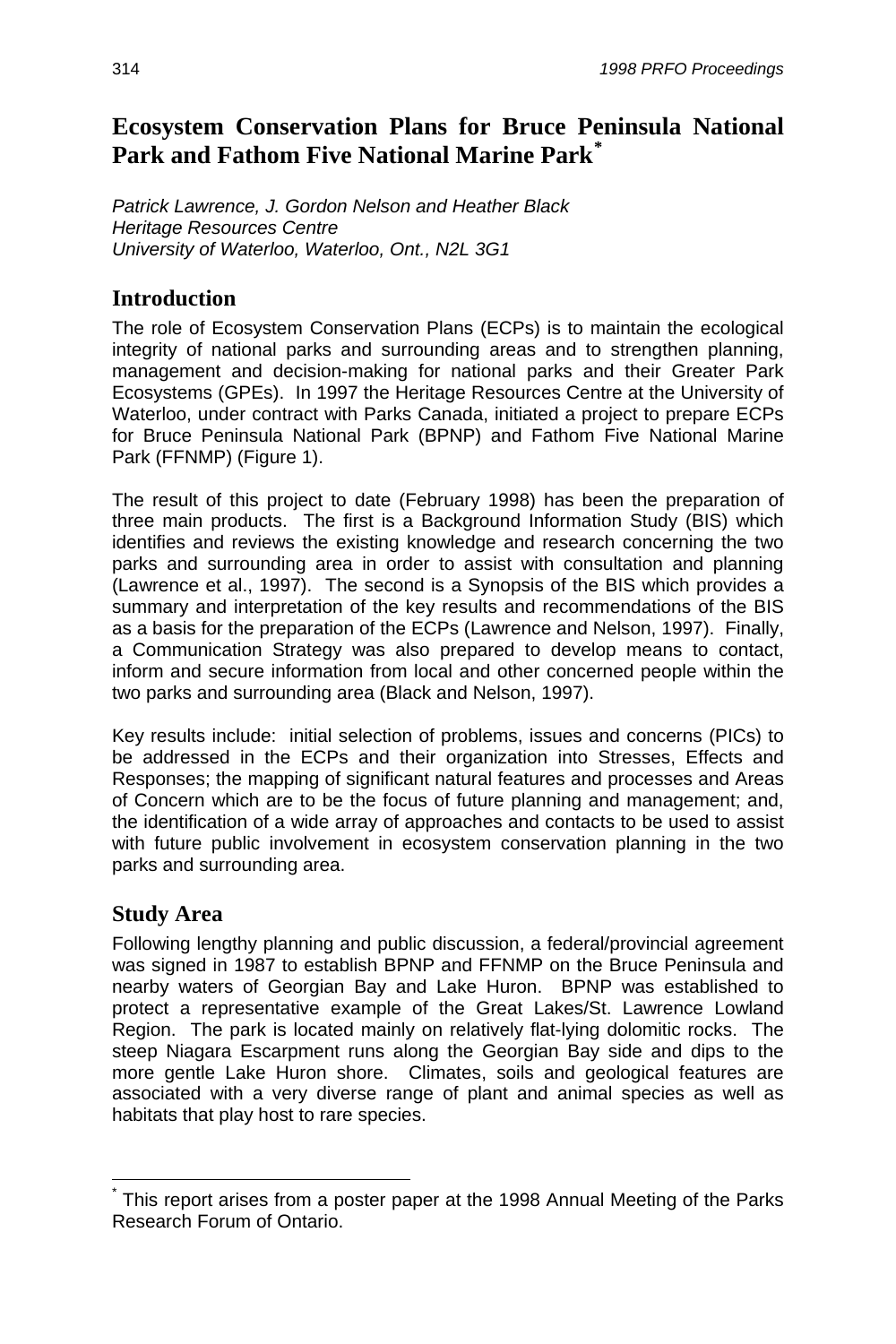FFNMP is intended to represent the Georgian Bay Marine Region. The mixing of Georgian Bay's cold waters with Lake Huron's warmer waters provides good habitat for numerous species. FFNMP also protects numerous shipwrecks within the current park area. Various animals are well-represented in both parks. A rich breeding bird population reflects the diversity of natural habitats. BPNP and FFNMP are also staging or resting areas for migratory birds.

Figure 1: The Bruce Peninsula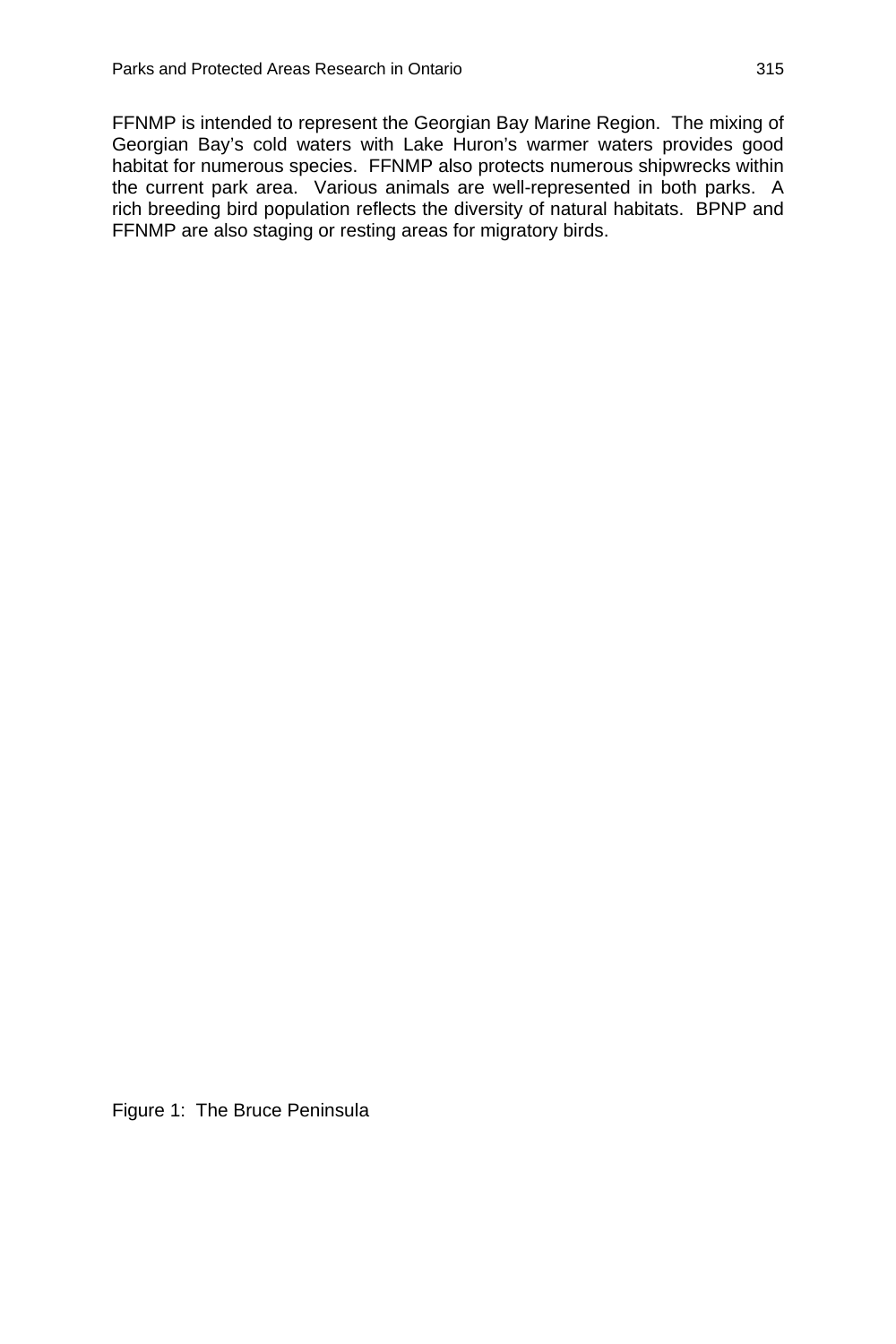#### **What is an Ecosystem Conservation Plan?**

'An Ecosystem Conservation Plan is a dynamic document which develops and proposes specific goals for the maintenance of park ecological integrity and management of the greater park ecosystem' (Parks Canada 1992).

We see the ECPs as having several roles or purposes:

Technical: provide assessment of resources in and around parks;

Planning: provide information to assist decision-making in and around parks; and,

Cooperation: provide means of exchange of information in and around parks

### **What is Ecological Integrity?**

'Maintenance of ecological integrity must be the first consideration in management planning' (National Parks Act, 1988).

Basically we see ecological integrity as the conservation and enhancement of essential natural processes and features of the two parks and surrounding area. It is also important to understand the range of resources and land use stresses that occur and may impact the significant natural or environmental features and processes.

#### **What is the Greater Park Ecosystem?**

The ECP must consider the area of natural ecosystems that occur in and around the parks. Examples include streams and watersheds that extend beyond the park boundaries. Social, political, and economic factors, which influence ecological integrity, must also be considered. Our focus to date has been on the parks and surrounding area of the northern Bruce Peninsula based in a large part on the available information. More research will be required, including inventory and organization of existing information, in order to develop a better understanding of the GPE for BPNP and FFNMP

#### **Problems, Issues and Concerns (PICs)**

'An ECP involves identifying natural resource problems, issues and concerns (PICs) and relating them to the park's ecosystem conservation goals and objectives' (Zorn et al., 1997).

We worked in association with Parks Canada staff, reviewed existing information, and met with other individuals, agencies and stakeholders including members of local communities to identify PICs. One of the challenges in the preparation of the ECPs is to organize and prioritize the large number of PICs that have been initially identified by Parks Canada and others (Tables 1 and 2). We are using maps to organize the PICs based on their extent in the two parks and surrounding area and on the basis of the following questions:

What are the land and resource uses?

What are the effects of these uses?

What are the responses to the effects?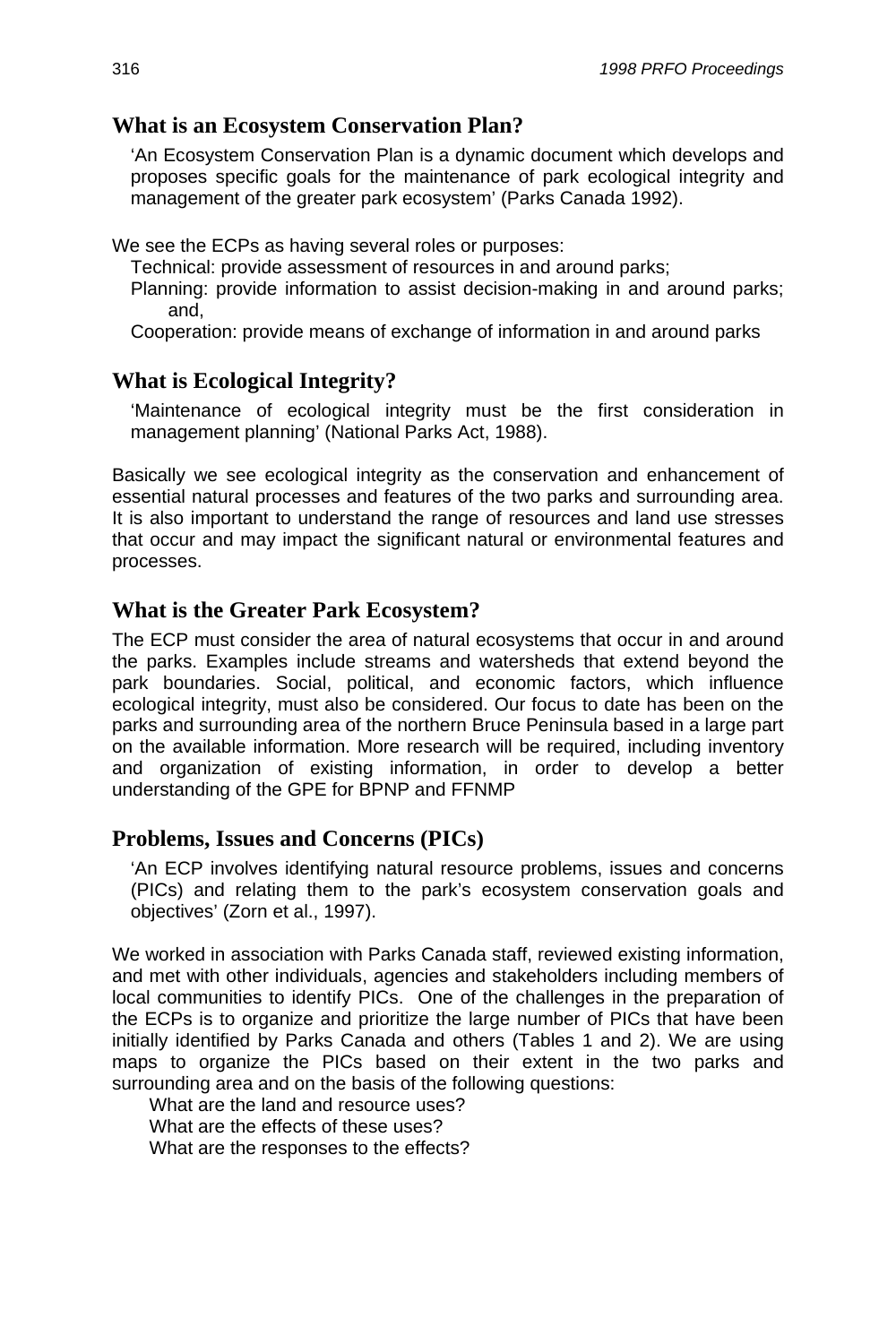| Abiotic                                                                                                                                                                       |                   | Land Use • transboundary issues (i.e., pollution, changes to habitat, etc.)<br>• oversnow vehicle corridor (presence and usage)<br>• cumulative impacts assessment for the park<br>• visitor use (i.e., impacts and level of resource protection<br>required)<br>• shorezone protection (impacts from hikers and other users)<br>• cave management<br>• development of partnership agreements with outside agencies to<br>work towards conservation of important sites<br>• Bruce Trail (visitor impacts) |  |  |
|-------------------------------------------------------------------------------------------------------------------------------------------------------------------------------|-------------------|-----------------------------------------------------------------------------------------------------------------------------------------------------------------------------------------------------------------------------------------------------------------------------------------------------------------------------------------------------------------------------------------------------------------------------------------------------------------------------------------------------------|--|--|
|                                                                                                                                                                               | Biotic Vegetation | • study/management of existing vegetation community structure<br>• factors affecting the decline in health of maple and white ash<br>forests                                                                                                                                                                                                                                                                                                                                                              |  |  |
|                                                                                                                                                                               |                   | • protection of rare plant species                                                                                                                                                                                                                                                                                                                                                                                                                                                                        |  |  |
|                                                                                                                                                                               |                   | • protection/management of alien plant species<br>· study/protection of rare alvar communities                                                                                                                                                                                                                                                                                                                                                                                                            |  |  |
|                                                                                                                                                                               |                   | • inventory of non-vascular plant species                                                                                                                                                                                                                                                                                                                                                                                                                                                                 |  |  |
|                                                                                                                                                                               |                   | fire management                                                                                                                                                                                                                                                                                                                                                                                                                                                                                           |  |  |
|                                                                                                                                                                               |                   | • COSEWIC identified plant species                                                                                                                                                                                                                                                                                                                                                                                                                                                                        |  |  |
|                                                                                                                                                                               |                   | · study of cliff edge old growth cedar forests and related                                                                                                                                                                                                                                                                                                                                                                                                                                                |  |  |
|                                                                                                                                                                               | Aquatic           | vegetation communities<br>• study/management of inland recreational fishery                                                                                                                                                                                                                                                                                                                                                                                                                               |  |  |
|                                                                                                                                                                               |                   | • aquatic management in general (i.e., angling, regulations/quotas)                                                                                                                                                                                                                                                                                                                                                                                                                                       |  |  |
|                                                                                                                                                                               | Wildlife          | • quality (i.e. pollution as a result of cottage development)<br>• COSEWIC identified species (i.e., Massasauga rattlesnake)<br>• study/management of Northern Peninsula black bear population<br>• study/protection of rare Southern bog lemming and associated<br>habitat                                                                                                                                                                                                                               |  |  |
|                                                                                                                                                                               |                   | • study/protection of various wildlife species including bobcat and<br>the re-introduced fisher                                                                                                                                                                                                                                                                                                                                                                                                           |  |  |
|                                                                                                                                                                               |                   | · inventory/analysis of arthropod species and associated indicators<br>of ecosystem health                                                                                                                                                                                                                                                                                                                                                                                                                |  |  |
|                                                                                                                                                                               |                   | · white deer population management<br>• bird studies                                                                                                                                                                                                                                                                                                                                                                                                                                                      |  |  |
| Cultural                                                                                                                                                                      |                   | • development of a cultural resource management program                                                                                                                                                                                                                                                                                                                                                                                                                                                   |  |  |
|                                                                                                                                                                               |                   | • protection of identified archaeological resources<br>identification of cultural landscapes                                                                                                                                                                                                                                                                                                                                                                                                              |  |  |
|                                                                                                                                                                               |                   | • development of intangible history database (i.e., sacred places)                                                                                                                                                                                                                                                                                                                                                                                                                                        |  |  |
| Of particular importance to all of the above is the development of a Communication                                                                                            |                   |                                                                                                                                                                                                                                                                                                                                                                                                                                                                                                           |  |  |
| Strategy for the two parks. There is a definite lack of a social context to all the above.<br>We either have to develop a specific community focused communication process or |                   |                                                                                                                                                                                                                                                                                                                                                                                                                                                                                                           |  |  |
| ensure that all work undertaken has a communication strategy initially identified and                                                                                         |                   |                                                                                                                                                                                                                                                                                                                                                                                                                                                                                                           |  |  |
| followed through upon.                                                                                                                                                        |                   |                                                                                                                                                                                                                                                                                                                                                                                                                                                                                                           |  |  |

### **Bruce Peninsula National Park**

Table 1: List of PICs for BPNP provided by Parks Canada (January 1997)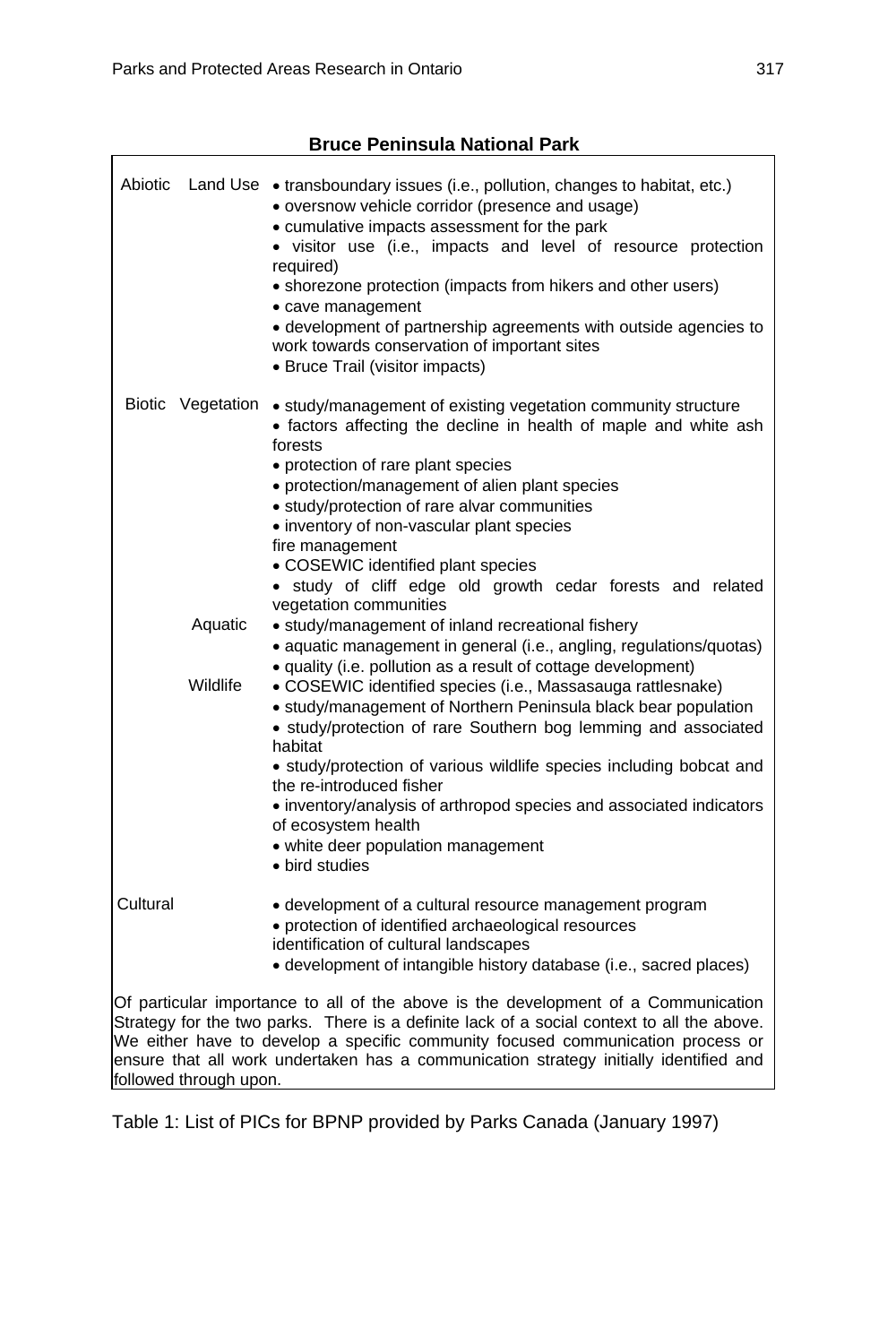| <b>Abiotic</b> | Visitor Use                                                  | • visitor impacts to Flowerpot Island<br>• accessibility of Flowerpot Island<br>• increased boat usage and associated impacts<br>• litter presence<br>• land base issues (i.e., illegal camping, snowmobiling, etc.<br>• cumulative impacts assessment<br>• anchorage in Larondes Harbour (i.e., bottom disturbance)<br>· geological survey of lake bed |
|----------------|--------------------------------------------------------------|---------------------------------------------------------------------------------------------------------------------------------------------------------------------------------------------------------------------------------------------------------------------------------------------------------------------------------------------------------|
| <b>Biotic</b>  | <b>Fisheries</b><br><b>Birds</b><br>Arthropods<br>Vegetation | • commercial/sport fishing<br>· loss of species diversity<br>• introduction of alien species<br>• assessment of lake trout re-introduction<br>• colonial nesters (e.g., affects of cormorants)<br>• undertaking of an inventory<br>• introduction of alien species<br>• protection of rare plant species                                                |
| Cultural       | Artifacts                                                    | · illegal removal of underwater and terrestrial resources<br>• identification and protection of underwater resources<br>• identification and protection of pre-historic resources<br>• interpretative potential of lighthouse property                                                                                                                  |
|                | Political Boundary                                           | • analysis of boundary adequacy                                                                                                                                                                                                                                                                                                                         |

Table 2: List of PICs for FFNMP provided by Parks Canada (January 1997)

### **Background Information Study (BIS)**

This report provides a review and summary of existing information and knowledge on the two parks and surrounding areas (Lawrence et al., 1997). This review is based on available studies and current research. The BIS is intended to serve as a means for the identification of Problems, Issues and Concerns (PICs) to be addressed by the ECPs. The report also identifies key recommendations and actions for Parks Canada and other stakeholders to address the PICs in an effort to maintain the ecological integrity of the two parks and surrounding area. Areas of Concern are identified where land and resource stresses are impacting significant environmental features.

In order to evaluate the vast amount of information available on the large number of PICs initially identified by Parks Canada staff and the study team, the PICs were first organized into six main categories:

**Communication** Recreation and Tourism Transport and Infrastructure Resource Uses Environmental Conditions Land Use Planning and Management

Using the existing Geographic Information System (GIS) database developed for BPNP and FFNMP by Parks Canada, with additional new information gathered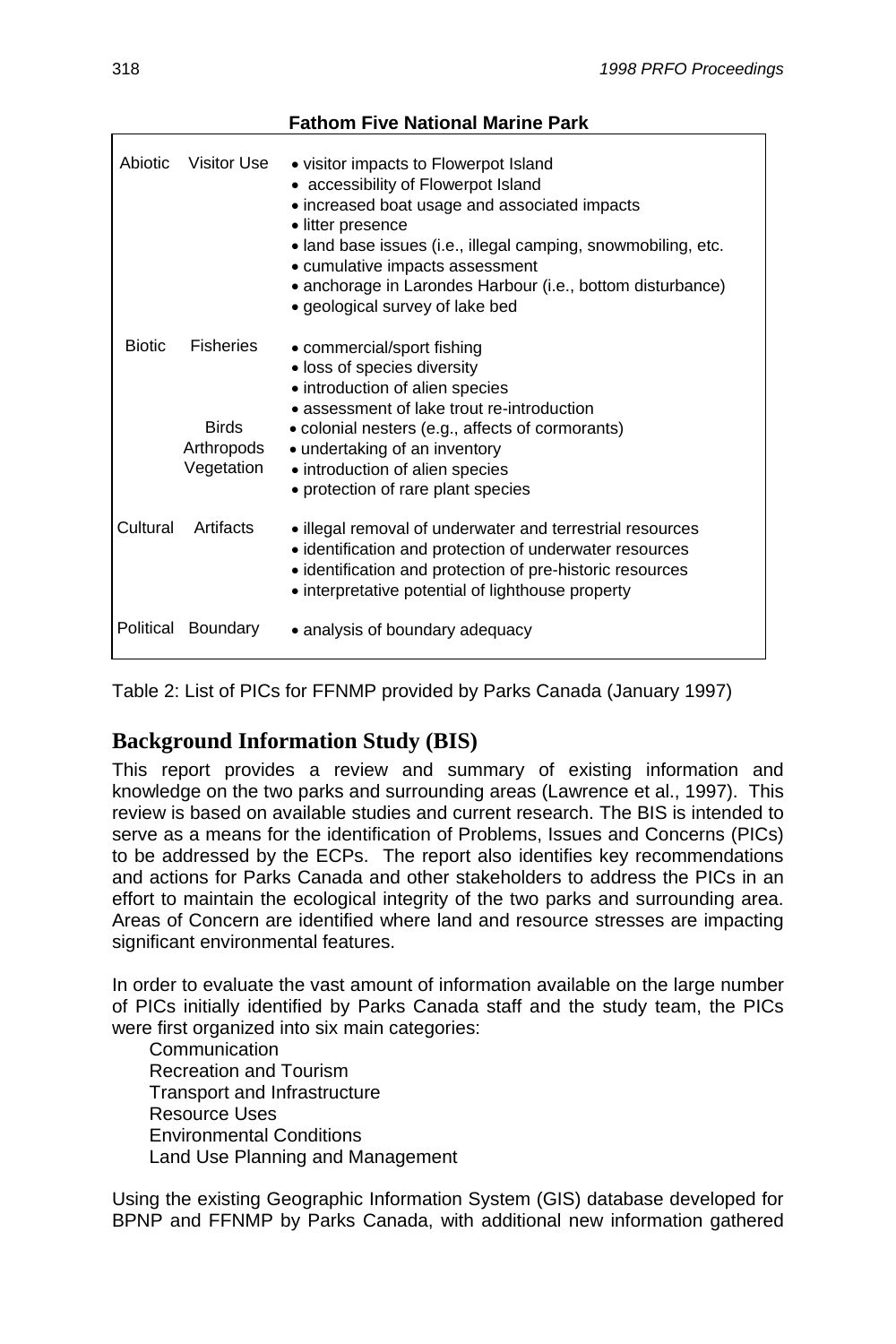from a review of completed and ongoing research and consultants, a series of summary maps were prepared for each of these categories. The intention of the mapping was to relate PICs to specific locations or areas within and outside of the two parks.

The magnitude and frequency of the various resource and land uses was indicated by the preparation of a summary map locating nodes and corridors of these activities within the two parks and surrounding area (Figure 2). The resource and land uses include trails and roads, camping and cottage areas, urban and residential areas, public access and recreation areas. This mapping involved determining where the greatest magnitude and frequency of the uses occurred. The nodes and corridors were then assigned a relative preliminary rank of high, medium or low.

Figure 2: Nodes and Corridors of Land Resource Uses

The next step was the identification of significant environmental features that are under stress from the effects of resource and land uses such as trails, roads, cottages, logging and other human activities. Abiotic significant features consist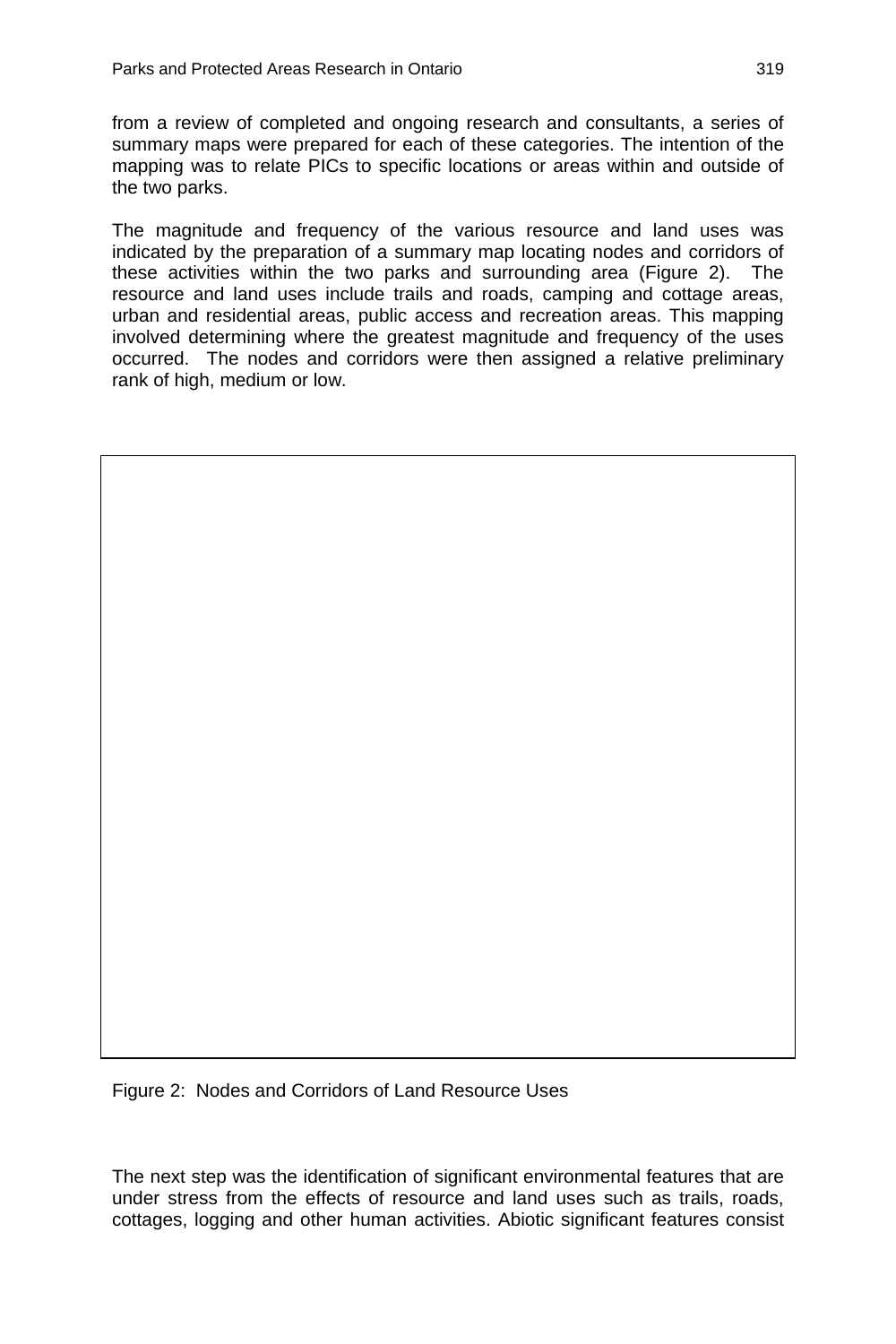of geological and surface landforms that are important to ecosystem conservation and the maintenance of ecological integrity and include alvars (exposed bedrock), caves, beaches and dunes, and cliffs and talus deposits. Biotic significant features are the natural species and features that are important to ecosystem conservation such as: fish habitat, Areas of Natural and Scientific Interest (ANSIs), provincially significant wetlands, rare species (e.g., Massasauga rattlesnake), and special or specialized habitats (e.g., deeryards).

The mapping of resource and land use nodes and corridors was then overlain on the abiotic and biotic significance maps to assist in the identification of Areas of Concern (Figure 3). These Areas reflect the presence of human activities in locations where natural features important to maintaining the ecological integrity of the two parks and surrounding area are also found. An initial list of the Areas of Concern for BPNP include: Little Cove to Rocky Bay, Cyprus Lake, Dorcas Bay, Hay Bay, and Johnson's Harbour. These Areas should be a focus for future planning, management, research and decision-making by Parks Canada and other stakeholders.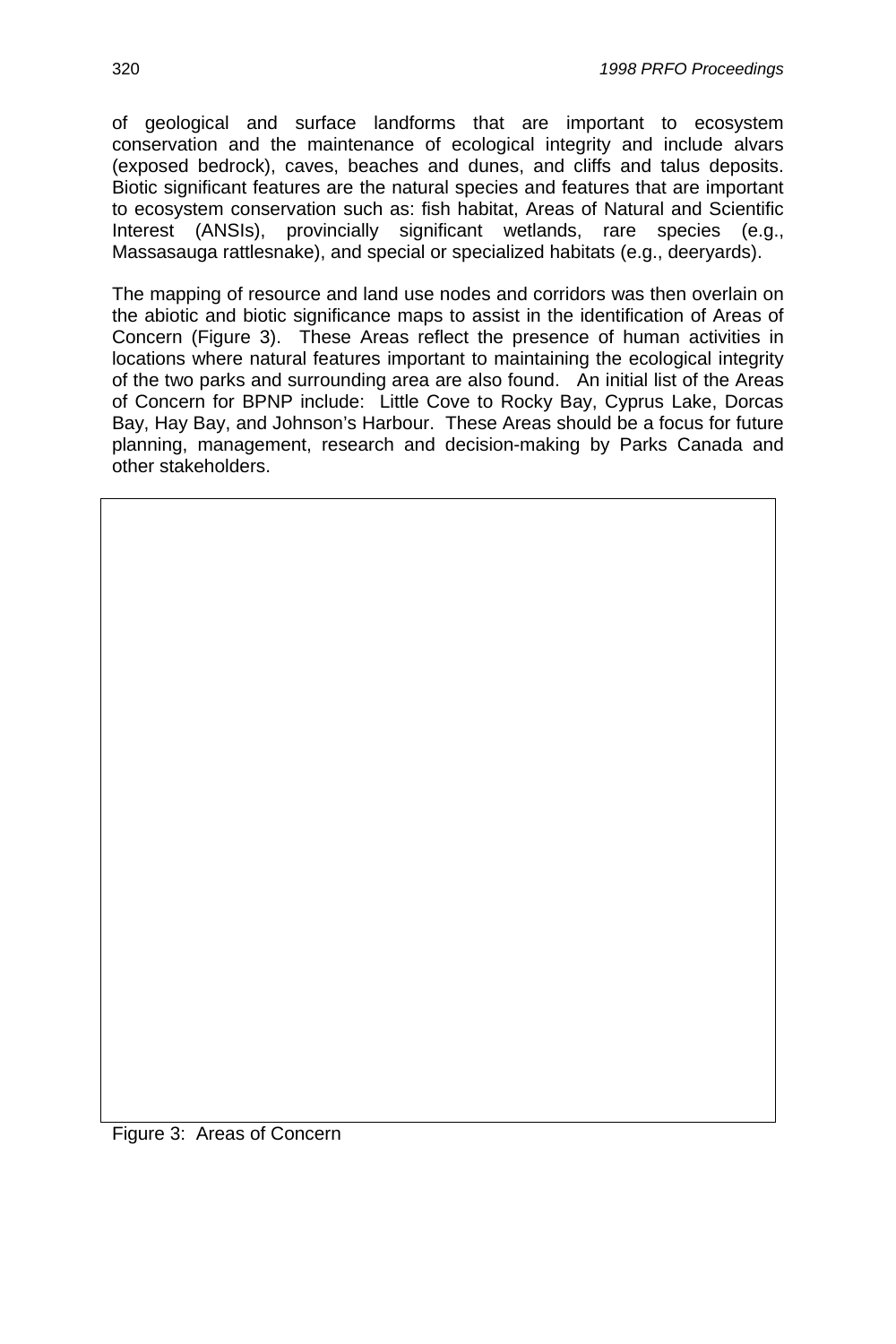# **Communication Strategy**

In order to assist with the preparation of the ECPs it was decided to examine means to contact, inform and secure information from local and other concerned people in the area surrounding the two parks. The main reasons for preparing a Communication Strategy for the ECPs are:

- 1. to inform people about the plans and to let them know how they can become involved in the planning process;
- 2. to acquire relevant information from people about the parks and the GPE; and,
- 3. to develop networks of groups and individuals who can become involved in ongoing planning in the future

The study team has used a wide range of approaches including meetings with the Park Advisory Committee, Public Open Houses, participation in community events and a series of interviews and informal consultations. This consultation has led to the identification of a wide range of PICs which have been organized into the six main categories used for the BIS.

The results of the Communication Strategy also have been used to assist in the identification of additional PICs that need to be addressed in the ECPs and to provide a set of fundamental recommendations for improving planning, management and decision-making. These recommendations include the need to:

- provide for a fuller and stronger role for the Parks Advisory Committee;
- make greater use of bridging arrangements to assist in the consultation with all stakeholders;
- consider the wider use of electronic approaches to improve understanding and communication efforts in regard to the PICs;
- improve interpretation programs to extend them to the wider community; and,
- assign a liaison or communications person to assist with stakeholder cooperation and bridging arrangements.

# **Discussion**

Work continues with the integration of the results from the BIS and Communication Strategy into the preparation of the ECPs for BPNP and FFNMP. It is intended that the ECPs will identify the priority PICs to be addressed by Parks Canada and other stakeholders in an effort to maintain the ecological integrity of the two parks and surrounding area. The ECPs are intended to provide the basis for future research and other planning and management activities by Parks Canada over the next five years and to support the recommendations and actions as identified in the park management plans (Parks Canada, 1996a and 1996b). The ECPs will be completed by mid-1998 following further research and consultation by the study team and review of draft reports by Parks Canada and the Parks Advisory Committee.

# **Acknowledgements**

This research was supported by a contract from Parks Canada.